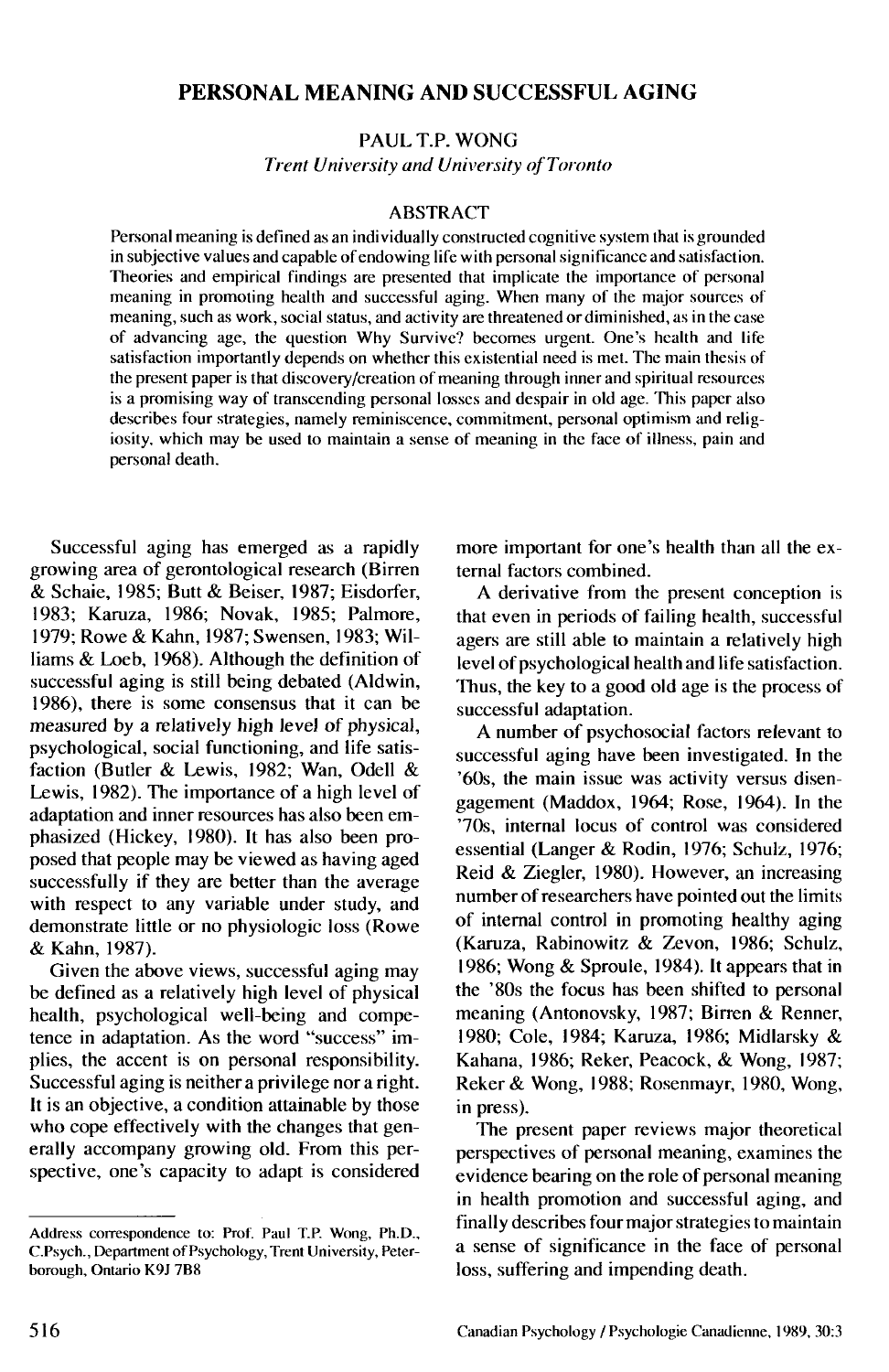## *Personal Meaning Defined*

Hocking (1957) has pointed out two kinds of personal meaning: the *specific* events that give rise to meaning and satisfaction, and the ultimate or *total* meaning from which specific aspects of life derives their meaning. Yalom (1980) has made the distinction between terrestrial meaning and cosmic meaning. Generally, philosophers are more concerned with the cosmic or ultimate *meaning of life,* while psychologists are more interested in specific *meanings in life. A* proper understanding of personal meaning should take into account both types of meaning (Reker & Wong, 1988).

A number of definitions have been proposed. Weisskoph-Joelson (1968) conceptualizes meaning as an interpretation of life. Antonovsky (1979, 1987) considers meaning as integral to a sense of coherence. Cole (1984) emphasizes the importance of recapturing traditional cultural values. Rosenmayr (1985) defines meaning as "cognitive content that provides emotional satisfaction and the knowledge that one's actions correspond to one's goals in a way that can be clearly formulated" (p. 199). Frankl (1963) regards the will to meaning as a universal human motive. Similarly, Maslow (1968) considers it one of the basic human needs. Baird (1985) stresses the fact that meaning must involve the pursuit of objects that provide satisfaction, because "without subjective satisfaction, meaning is incomplete" (p. 119).

From the above definitions, one can readily identify three basic components of personal meaning. The *cognitive* component refers to one's beliefs and interpretations of the world as one sees it. It attempts to make sense of one's experiences and it primarily consists of ascriptions of meaning to events, activities and life as a whole. The *motivational* component refers to the pursuit as well as attainment of personal goals that are consistent one's subjective values, needs and wants. The *affective* component refers to the feelings of fulfilment or satisfaction that come from the conviction that one's life is worth living. In short, personal meaning may be defined as an individually constructed cognitive system, that is grounded in values and is capable of endowing life with personal significance and satisfaction.

### *Meaning*—*the hidden dimension of health*

Frankl (1963, 1967, 1969) may be credited as the first major psychotherapist to make meaning the cornerstone of diagnosis and treatment of mental illness. The fundamental postulate of his logotherapy is that meaninglessness lies at the very root of neurosis and depression. It is worth pointing out that logotherapy is more than psychotherapy. It is also a theory about human motivation. Frankl asserts that the "will to meaning" is a significant and universal human motive. Based on his personal experiences in a Nazi concentration camp, he discovered that meaning in life, derived from commitment, optimism and transcendence of self-interests, enables a person to maintain his/her sanity and integrity under the most adverse conditions. Conversely, failure to find meaning may lead to neurosis even under favourable conditions. His basic thesis has been confirmed by clinical observations, but has not yet been subjected to systematic empirical tests.

While logotherapy has been influential in Europe, it has failed to make major inroads into the mainstream North American psychology, largely due to the *Zeitgeist* of behaviourism. Only in recent years do psychologists in this continent begin to take personal meaning seriously. Notable among them are Maddi (1970) and Klinger (1977). Maddi (1970) has reported that failure to find meaning leads to existential sickness. However, unlike Frankl who believes that there is an ultimate meaning to be *discovered,* Maddi emphasizes that individuals must *create* their own meanings through symbolism, imagination and judgement. Symbolism is an active cognitive process that organizes the welter of personal experiences into coherent categories. Imagination is the creative process of generating alternative representations of real experience. Judgement is an evaluative process, having to do with value/moral decisions. Together, these three mental processes afford satisfaction to one's deep-rooted need for meaning and coherence. Klinger (1977) conceptualizes that personal meaning derives from the pursuit of socially endorsed incentive objects. It is through commitment to valuable incentives that one experiences meaning in life.

Recently, Wong (in press) proposes an attribution perspective of meaning. According to this view, an individual functions both as a naive scientist and a lay philosopher in dealing with personal crisis. Causal attributions enable the individual to predict and control future difficulties, while existential attributions enable the individual to find meaning and purpose in suffering.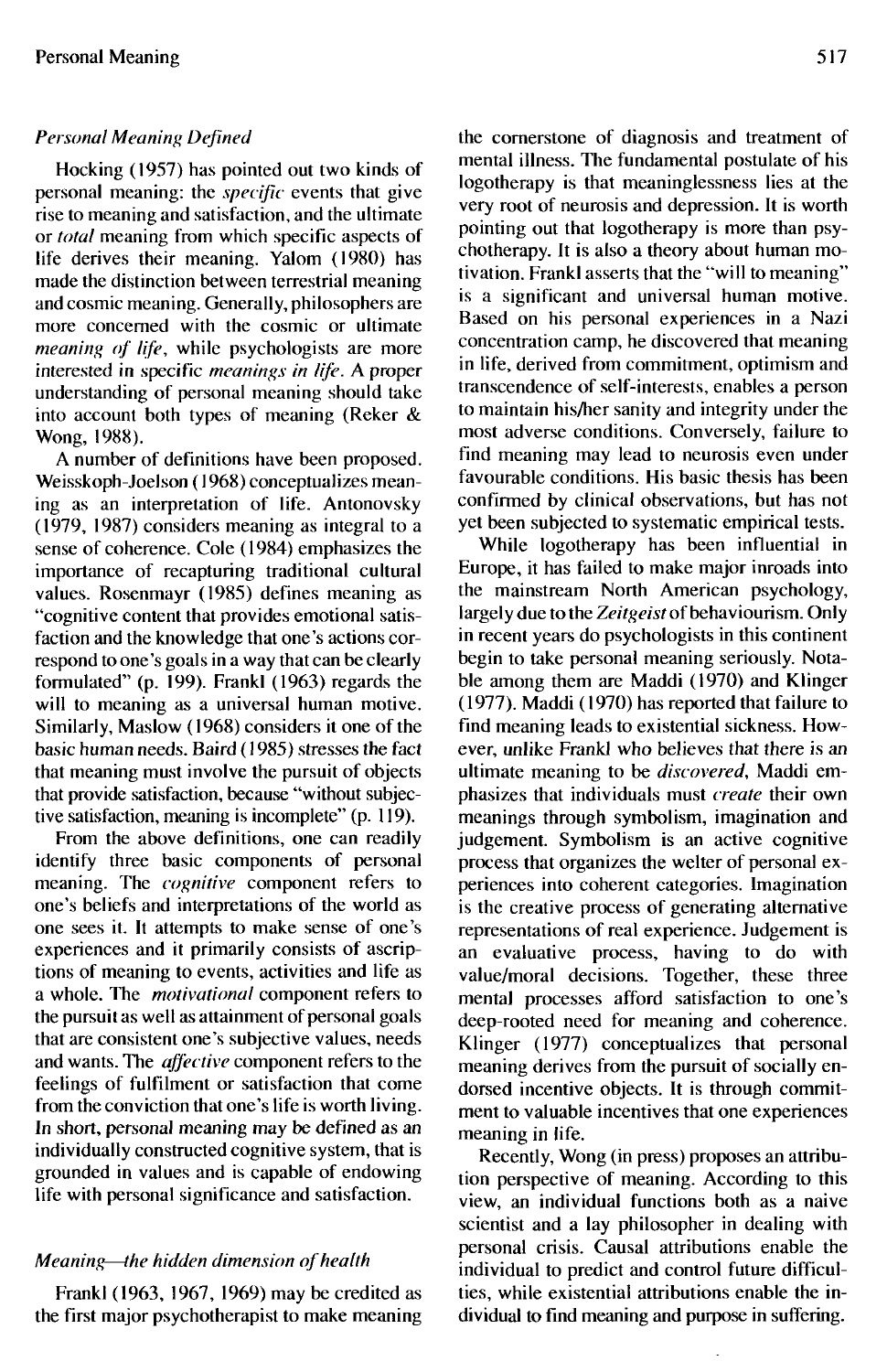While an increasing number of theorists recognize the important role of personal meaning in well-being, very few empirical studies have been conducted to directly test their notions. However, some indirect evidence is available. For example, Antonovsky (1979,1987) has documented that a sense of coherence provides a buffer against stress and stress-related diseases. Wong (in press) has reviewed several studies that substantiate the importance of existential attributions in coping with loss and pain. Reker, Peacock & Wong (1987) have found that Future Meaning, Life Purpose and Life Control subscales of the Life Attitude Profile are positively correlated with perceived psychological and physical wellbeing. Several papers have linked meaninglessness to drug addiction (Padelford, 1974), and alcoholism (Jacobson, Ritter and Mueller, 1977). It has also been shown that existential/ontological stresses, such as meaninglessness, purposelessness and boredom with life, are correlated with both trait and state anxiety (Ruznisky & Thauberger, 1982).

#### *Personal meaning and successful aging*

The relevance of personal meaning to successful aging was recognized by leading gerontologists, such as Butler (1963) and Birren (1964) more than two decades ago. According to Erickson (1963), the major developmental task in old age is to achieve *ego integrity,* which is characterized by the feeling that one's life is worthwhile and significant. The alternative to ego integrity is despair. An individual who has achieved ego-integrity is described as "having a balanced investment in self as well as in others, and as having moved from concerns with things to ideas, from actions to meanings" (Birren & Renner, 1980, p. 28).

It stands to reason why the discovery/creation of personal meaning becomes the major development task in later years. Many sources of personal meaning, such as achievement striving, work, social status, activities and a sense of personal control are either threatened or reduced with advancing age. Butler (1963) observes that as the older person frequently feels a lessening of personal control, the search for meaning becomes crucial for adaptation. In a similar vein, Schulz (1986) points out that personal meaning becomes a major source of life satisfaction and personal growth in the face of disability and losses that often accompany advancing age; he also argues that existential acceptance may be more adaptive for the elderly than active striving for personal control.

Oriental cultures tend to venerate the elderly for their wisdom and age. In contrast, Western culture values youth, vitality and economic productivity; it does not provide a valued role for the frail elderly and the dying (Butler & Lewis, 1982; Cole, 1984). Thus, there is an urgent need to answer Butler's (1975) question *Why Survive?* in Western society. Unless one can find meaning and purpose in spite of physical decline and suffering, one may find longevity an unbearable burden.

No one would question the benefits of trying to prolong years of vitality and to compress the time of poor health to a minimum period (Fries & Crapo, 1981). But how about those who for various reasons can not achieve this ideal? Futhermore, what happens when even the fittest eventually succumb to disabling illness? Is life still worth living then? Cole (1984) has presented a penetrating critique of the inherent weakness of an approach that devalues the frail and sick:

While many do live through their old age with personal vigor and integrity, many more suffer from segregation, desolation, and loss of self in a culture that does not value the end of life.

Today's 'enlightened' view of aging, which encourages older people to remain healthy, active, independent, etc., has yet to confront this crucial issue and therefore harbours potentially pernicious effects. As Erikson has proposed, human vitality requires a vision of the whole of life, in which each stage is infused with socially valued characteristics. The contemporary attack on negative stereotypes of old age does not achieve this. Aimed at liberating older people from images of passivity and debility, this attack frees (or subtly coerces) old people to retain the ideals of the middle-aged middle class. But what of the frail and poor aged who cannot and will not do so? Unless the attack on agism is amplified to address the existential challenges and tasks of physical decline and the end of life, we will perpetuate a profound failure of meaning (p. 333).

Although there is increased attention to meaning in old age (Buhler, 1961; Cole, 1984; Fisk, 1980; Karuza, 1986; Mildlarsky & Kahana, 1986; Rosenmayr, 1985), few empirical studies have been conducted to substantiate the role of personal meaning in successful aging. In a largescale study of successful aging, Wong and Reker (1984) have found that successful agers are more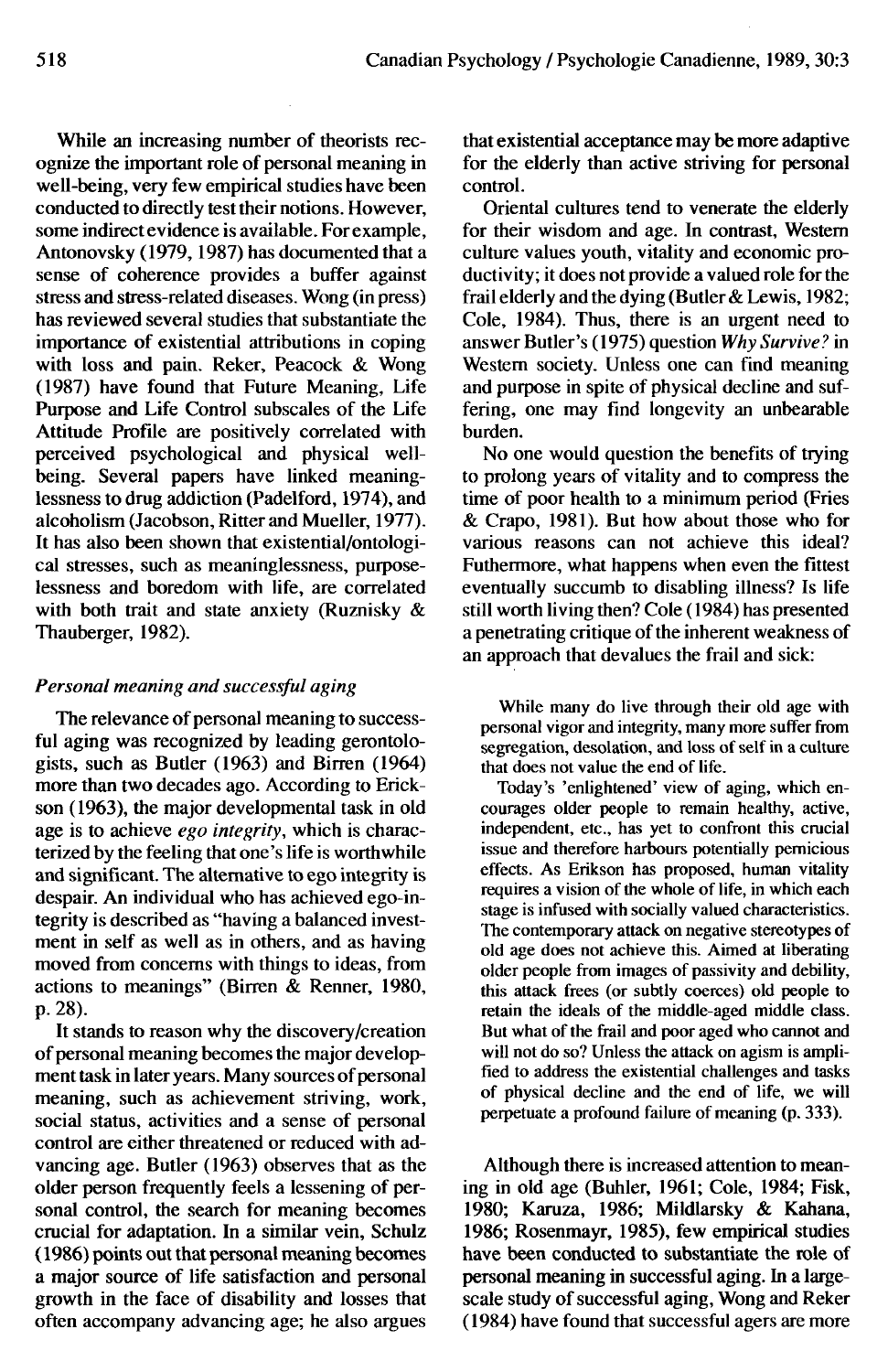likely to show existential acceptance of things that cannot be changed, and more inclined to attach meaning and purpose to undesirable life events. Wong (1986) has also observed that successful agers are more likely to report personal meaning as a source of happiness. Finally, Reker *et al.* (1987) obtain positive correlations between indices of personal meaning and perceived wellbeing; they also find that life purpose and death acceptance increase with age.

Systematic research is needed to document the conditions and sources of personal meaning, and to determine how these variables impact physical and mental health. For example, Wong's (1989) research on implicit theories of personal meaning has revealed a wide array of meaning-generating factors that vary with age. More research is also needed to compare and assess various meaningenhancing strategies.

## *Meaning-enhancing Strategies*

In view of the above, personal meaning indeed represents a new perspective on the promotion of well-being of the elderly. It is perhaps the one of the few areas in which an individual can experience continued personal growth in the face of losses, pain and physical decline. A sense of meaning may be particularly important for the frail and the chronically ill, because it is perhaps one of the very few sources of motivation and life satisfaction that transcend physical constraints. Unfortunately, the existential needs for meaning in the elderly have not been taken seriously by health care providers and policy makers.

The main thesis of the present paper is that personal meaning contributes not only to the promotion of health, but also to the maintenance of morale in times of illness and disability. Thus, it behoves both the society and individuals to explore ways of enhacing personal meaning for later years.

Numerous possibilities present themselves, when one considers ways of increasing personal meaning. For example, education, work, activities and achievements are all sources of meaning. However, in this paper I will focus on four meaning-enhancing strategies, namely, reminiscence, commitment, optimism, and religiosity, which are especially relevant to the elderly.

*Reminiscence.* The prevalence and importance of reminiscence among the elderly has been recognized for some time (Birren, 1964; Butler, 1963, 1971, 1974; Lewis, 1971). According to Butler, life review is a universal process triggered by the realization of approaching dissolution and death. An important function of life review is to integrate unresolved conflicts of the past. Thus, life review plays a vital role in successful aging in that it gives meaning and significance to one's life, prepares one for personal death, and reduces fear and anxiety.

Birren (1964) stresses the importance for the elderly to reconcile between life as it has been lived and the life that might have been. Birren & Renner (1980) have also stressed that "evaluation of the events of life, the solving of one's unsolved conflicts and integrating them into a meaningful context, is a necessary part of good mental health in old age" (p. 28).

However, research on the adaptive benefits of reminiscence has yielded inconsistent results. For example, Oliveria (1982) found that high reminiscers were more satisfied with their past lives than low reminiscers. McMahon and Rhudick (1964) found a positive correlation between frequency of reminiscence and freedom from depression. At variance with these positive results, Perotta and Meacham (1981-82) found no evidence that reminiscence was effective in decreasing depression and increasing self-esteem. Similarly, Revere and Tobin (1980-81) found that many seniors reminisced at length without achieving self-acceptance.

LoGerfo (1980-81) has pointed out that one of the problems of reminiscence is that researchers often fail to distinguish various types of reminiscence. Both Merriam (1980) and Coleman (1986) have also criticized the over-simplistic view concerning the adaptive value of reminiscence.

Recently, Watt & Wong (1988, in press) find that only *integrative, instrumental* and *transmissive* types of reminiscences are associated with successful aging, while *obsessive* reminiscence is associated with unsuccessful aging. Integrative reminiscence is similar to Butler's life review. It is characterized by attempts to resolve past conflicts and discrepancies, to integrate life events into coherent patterns, and to find a place for oneself in the sea of humanity. Instrumental reminiscence includes remembering past episodes of solving life problems as well as drawing lessons from the past to solve a present problem. In transmissive reminiscence, an elderly person passes on the wisdom gained from a lifetime of learning to the younger generation. Obsessive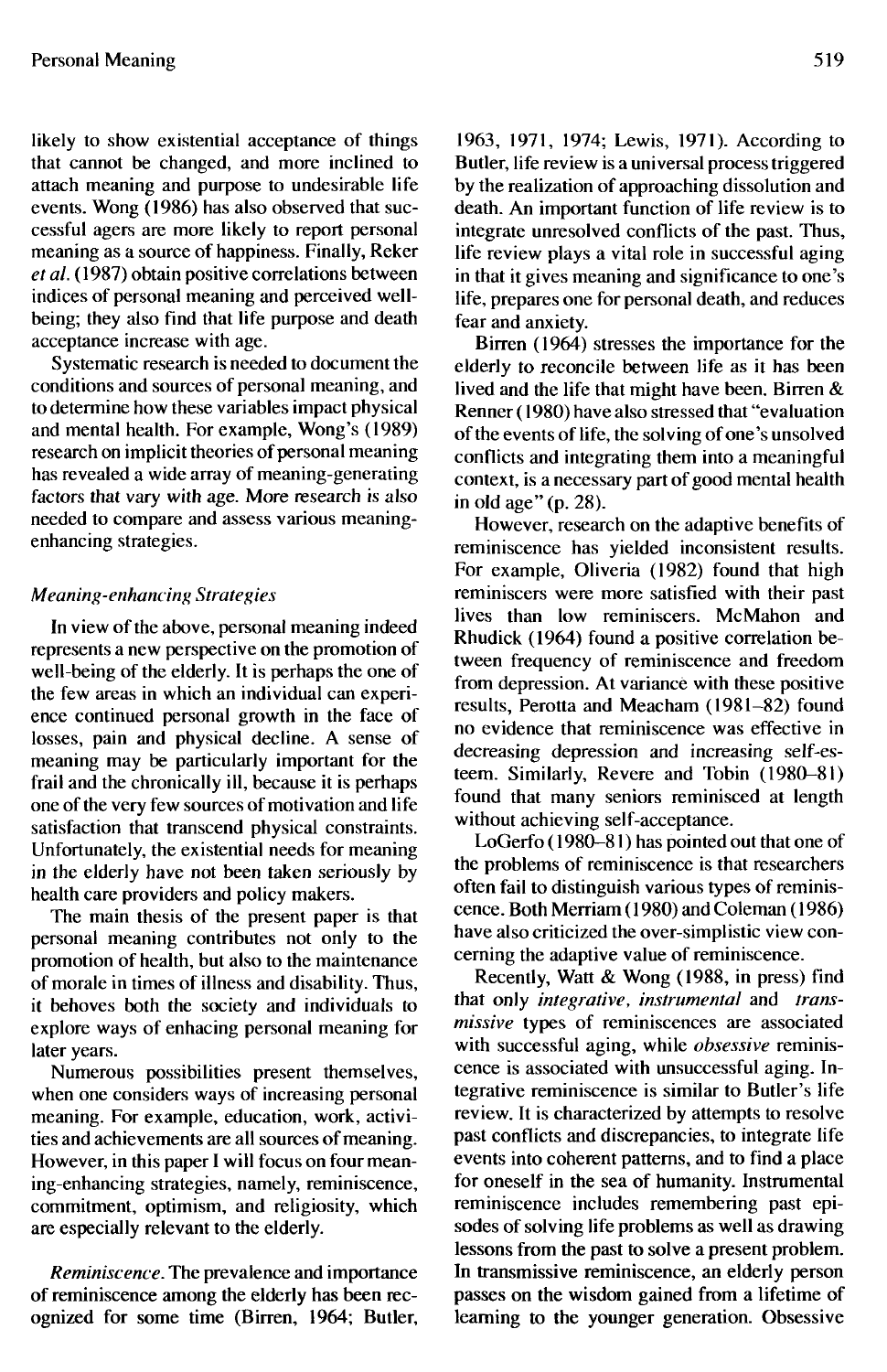reminiscence occurs when one ruminates on past failures and conflicts, and becomes a prisoner of the past (LoGerfo, 1980-81). The presence of obsessive reminiscence may reflect failure of integration.

Lewis and Butler (1974) have suggested the following methods to facilitate life review: written or taped autobiographies, pilgrimages, reunions, genealogy, memorabilia, scrap-books, photo albums, old letters, summation of life work, and preserving ethnic identity.

Birren has developed the guided autobiography approach to promote successful aging (Birren, 1987; Birren & Hateley, 1985; Birren & Hedlund, 1987). This approach requires participants to write on major themes of one's past, such as family history, marriage, career, and to discuss these recollections with other members in the group. Available evidence suggests that such exercise improves the self-concept of participants.

Kaminsky (1984) has described the transformation that took place in those who took part in artistic workshops for seniors. Participants not only have the opportunity to develop their creative potentials, but also gain new insights about their own lives. Frankl( 1963) has pointed out that creativity is a major source of personal meaning. Thus, both the creative and reflective aspects of autobiographic writing contribute to the discovery of meaning.

One of Dr. Birren's favourite statements is that you do not know where you are going, unless you know where you have been. In a sense, the future lies in the past, which contains major signposts and springs of inspiration. Reminiscence can also provide simple pleasures as one cherishes some of the fondest memories. In sum, life review prepares one for the present and the future. It can provide a sense of fulfilment that comes from "resolution of personal conflicts, reviewing one's life and finding it acceptable and gratifying, and viewing death with equanimity. One's life does not have to be a 'success' in the general sense of that word in order to result in serenity. The latter can come from a feeling of having done one's best, from having met challenge and difficulty, and sometimes from simply having survived against terrible odds" (Butler & Lewis, 1982, p. 38).

Much can be done to promote well-being through reminiscence. The above includes just a few of the ways of putting memories to good use. A more detailed description of a wide range of reminiscence therapies has been given elsewhere (Watt & Wong, in press.) Research is needed to assess the relative effectives of different reminiscence therapies.

*Commitment.* A number of theorists have emphasized personal responsibility and commitment as an important route to personal meaning (Frankl, 1963; Klinger, 1975, 1977; Maddi, 1970). Commitment has been defined as the "pledging or binding of an individual to behavioural acts" (Kiesler & Sakamura, 1966) and has been linked to self-responsibility (Kiesler, 1975). Commitment, viewed as dedication to a task of personal significance and absence of alienation, is regarded as a major ingredient of hardiness (Kobasa, 1979; Kobasa, Maddi, & Kahn, 1982). It is worth mentioning that commitment means more than the pursuit of activities; it is also manifested when one is devoted to significant relationships, values, ideals or traditions.

Insofar as commitment involves personal choice and initiative, it is similar to the construct of internal control. But commitment also has the additional meaning of *investment of time and energy and the affirmation of value.* Frankl (1963) points out that one may experience life as meaningful by embracing such ideals as truth, beauty and love.

Depending on one's interests, and resources, commitment can take on many different forms. It can be directed to the pursuit of pleasurable activities (Thurnher, 1975), social cause (Yalom, 1980) or helping others (Midlarsky & Kahana, 1986). The important thing is that one must be committed to something or someone in order to experience a sense of meaning. More importantly, one should be committed to life itself and personal growth, regardless of one's age. Zest for life is an inevitable by-product of commitment. One becomes truly alive only when one is committed to living in all its possibilities. John Mc-Leish (1983) has shown the many different paths an individual can take to remain creatively absorbed in later years.

Since Schonfield's (1973) important work on future commitment and successful aging, very little research has been done in this important area. It remains a challenge for researchers and helping professionals to explore the potential benefits of various kinds of commitment on health status in the elderly.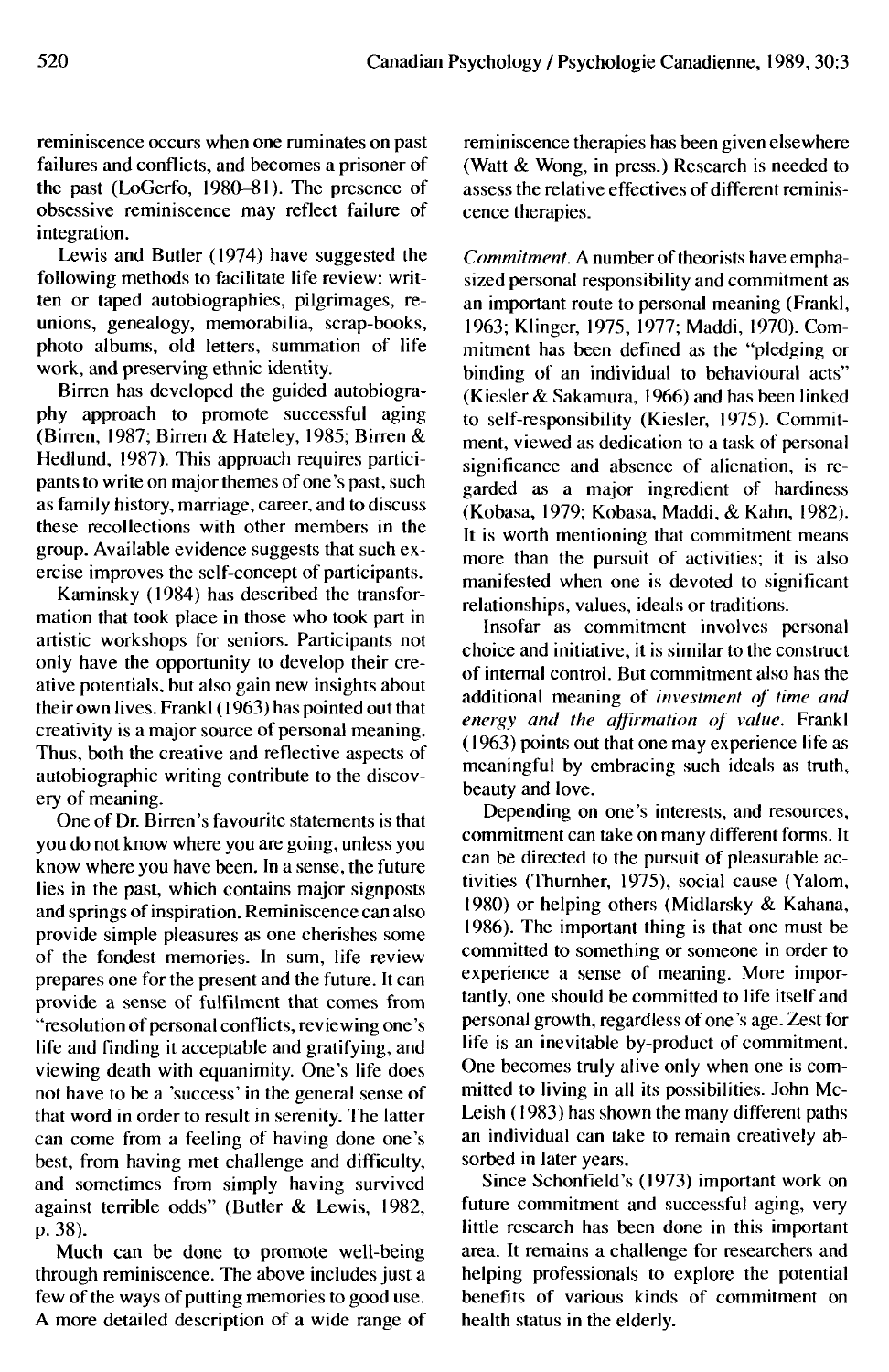*Optimism.* The connection between optimism and health has been noted for some time (Erikson, 1980; Frankl, 1963; Lewin, 1948; Stotland, 1969; Tiger, 1979). It is only in recent years that evidence substantiating this linkage begins to emerge (Reker & Wong, 1985; Scheier & Carver, 1985; Udelman, 1986; Wong & Reker, 1985).

The Future Orientation Survey (FOS) developed by Wong & Reker (1985) measures both the number of positive events expected and the confidence of each expectancy. Since the respondents itemize the events they look forward to, we can identify the exact sources of optimism. The score of optimism for each subject is the crossproduct of the number of anticipated events and the mean confidence rating.

An important aspect of the FOS is that it differentiates between self-initiated and other-initiated events. The former includes events that are initiated and carried out primarily by oneself, such as various types of personal projects. The latter encompasses occurrences primarily initiated by others, such as the birth of a grandchild or visits from family members. These two loci of initiation reflect the two pillars of optimism. Selfinitiated events reflect confidence in one's own efficacy, whereas other-initiated events reflect confidence in the benignity of the external world.

Absence of optimism or hopelessness has been linked to depression and suicide (Beck, 1967; Petrie & Chamberlain, 1983). Why should one continue living, when tomorrow is going to be just as bleak as today? This question becomes all the more poignant when one is chronically ill or disabled. Disability exacerbates the difficulties associated with aging and demands adjustment (Athelstan, 1981). Many older persons give up hope and become depressed because of illness or disability (Blaser, 1980; Rue, Dessonville, & Jarvik, 1985). Thus, a major task of rehabilitation for these seniors is to restore a sense of hope and meaning, without which death seems to be a more attractive alternative.

Indeed, life is worth living when there are dreams to be fulfilled, tasks to be accomplished, and new joys to be experienced. It is by looking into the future that we have the best chance of surviving present difficulties. No wonder Frankl (1963) states that "logotherapy focuses rather on the future, that is to say, on the assignments and meanings to be fulfilled by the patient in his future" (p. 152).

Fortunately optimism can be cultivated. There are many events one can realistic anticipate even in old age. Reading an interesting book, writing on some aspects of one's past, painting, music, gardening, learning something new, lending someone a helping hand. .... These future events need not extend into distant future. The simple act of planning for tomorrow or next week already enables one to tap into the motivational force of optimism. Apart from self-initiated events, one may also cultivate an externally oriented positive outlook, such as believing that someone will come to your aid, when you are in need, or something good will happen to you tomorrow.

*Religiosity and spiritual well-being.* By religiosity we mean both religious beliefs and practices. Religion has always been considered as a potential source of personal meaning. For example, William James (1902) believes that common events acquire deeper meaning in a religious context. Frank! (1963, 1969) emphasizes spiritual commitment as a basis for discovering the meaning of life and death. In recent years, there is a growing interest in religiosity and spiritual well-being in the elderly (e.g.. Fowler, 1981; Hunsberger, 1985; Markides, 1983; Moberg, 1979; Reed, 1987; Steinitz, 1980).

In an attempt to recapture nineteenth-century Protestantism's contribution to the meaning of aging, Cole (1984) observes that the view of life as a spiritual journey from this world to the next "encouraged individuals of all ages to locate themselves on the route to eternity, and preserved a strong incentive to live with the flow of time rather than against it. The voyage of life did not end when an individual ceased to be socially or economically useful; instead, his or her remaining time on earth became increasingly important, allowing final preparation for the judgement of God" (p. 330). He has also noted that in the early twentieth century, the instructions for achieving a "civilized" old age fall into two categories: " 1. the maintenance of health, character, usefulness and activity as long as possible; and 2. the development of an inner spiritual and religious life to compensate for the physical and social depreciations of aging" (p. 332). In recent years, there is renewed interest in religiosity and spiritual well-being (Moberg, 1979).

The National Interfaith Coalition on Aging (1981) defines spiritual well-being as "the affirmation of life in relationship with God, self.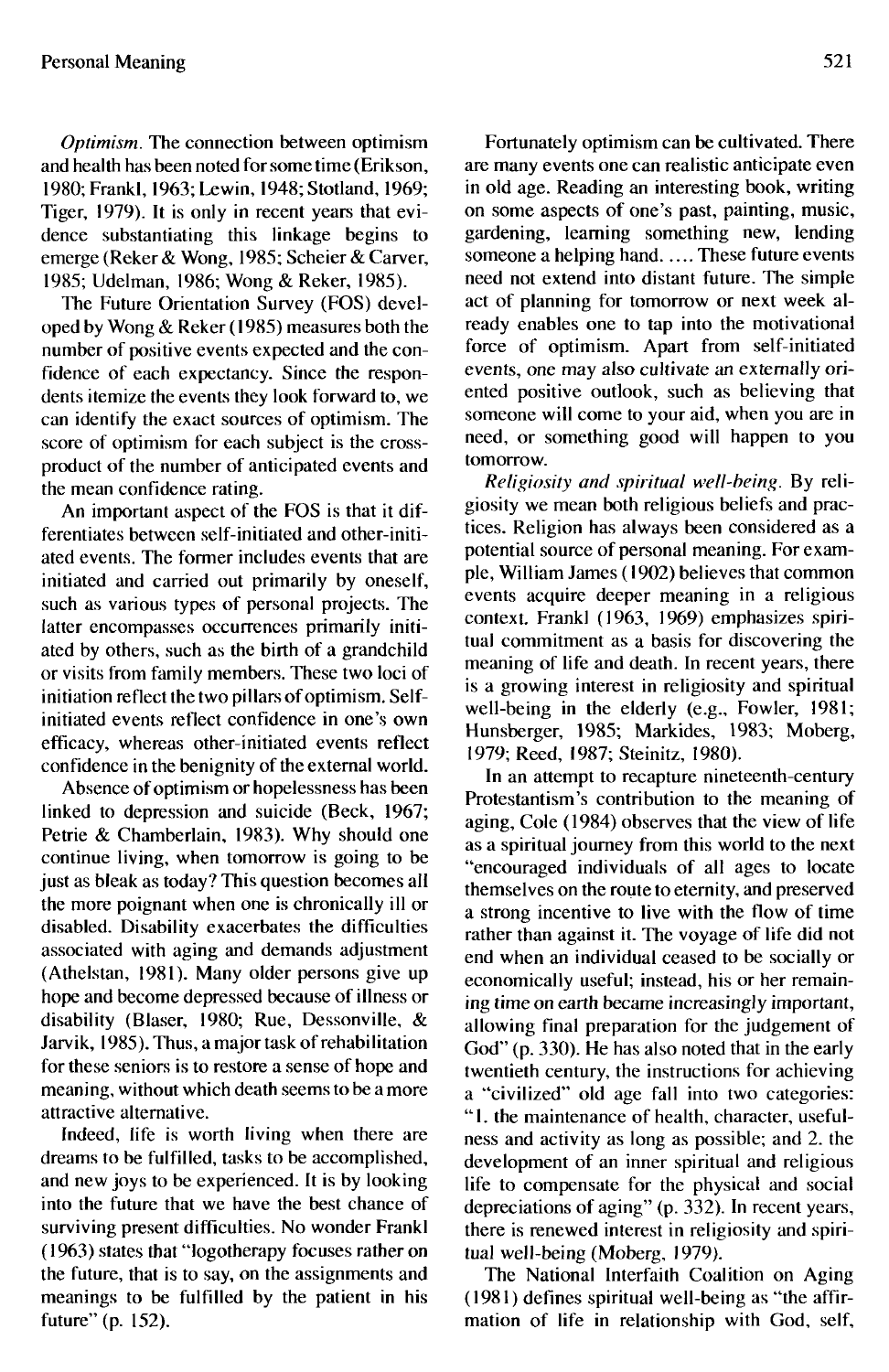community, and environment that nurtures and celebrates wholeness" (p. 12). Such affirmation becomes vitally important when much that has meaning is threatened or lost in old age. When everything is lost, including one's health, the spiritual capability to reach out to God remains an effective weapon to combat meaninglessness and despair. In dying, the spiritual task of transcendence become even more important (Kemp, 1984; Lifton, 1979; Moberg, 1982; Reed, 1987).

Evidence continues to accumulate that religious beliefs are related to meaning in life (Crandall & Rasmussen, 1975; Soderstrom & Wright, 1977), life satisfaction (Blazer & Palmore, 1976; Hendricks & Hendricks, 1977); and death acceptance (Augustine & Kalish, 1975; Gesser, Wong, & Reker, 1987-1988).

Numerous methods are available to enhance religiosity and spiritual well-being. Counselling (Kemp, 1984), reading religious stories (Baird, 1985) and prayer are just some of the ways of affirming the dignity and value of the frail and the dying. When life is drawing to an end, and the world is receding into background, spiritual concerns may become dominant in one's consciousness. Religious beliefs often provide the courage one needs to face the end of the Journey and beyond.

#### *Conclusions*

Thomas Cole (1984) observes that "the scientific and technological progress permitting spectacular gains in longevity has been accompanied by widespread spiritual malaise and confusion over the meaning and purpose of human life particularly in old age. But how does a culture meet the existential needs of its old people?" (p. 329).

An individual's search for meaning is made easier to the extent that society supports such endeavours. Society as a whole can do several things to help. First, we need a social construction that endows old age with dignity and value in spite of illness and frailty. Secondly, social support can be provided to meet the existential needs of the elderly through meaningful personal contacts, caring for their spiritual well-being and re-affirming the positive role of old age.

At present, most of the societal resources have been directed to meeting the physical, social and economic needs of the elderly. While these efforts are essential, one must not overlook personal meaning as an important dimension of health and life satisfaction. Prolonging life without providing any meaning for existence is not the best answer to the challenge of aging. Greater research efforts are needed to provide a firm scientific basis for the application of personal meaning as a means of promoting successful aging.

Personal meaning appears to be a major source of life satisfaction as well as a buffer against stress. The dsicovery/creation of meaning seems especially important in successful adaptation to aging. The potential health benefits of meaning need to be explored both individually and collectively.

## RESUME

Le sens personnel se definit comme un systeme cognitif individuellement construit, base sur des valeurs subjectives et capable de donner a une vie une signification et une satisfaction personnelles. Cet article presente les theories et les decouvertes empiriques qui demontrent 1'importance du sens personnel dans la promotion de la sante et un vieillissement serein. Lorsque plusieurs importantes sources du sens personnel telles que le travail, l'état social et l'activité sont menacées, ou diminuées comme c'est le cas chez les personnes âgées, la question "Pourquoi survivre?" devient une question urgente. La sante et la satisfaction d'une vie depend alors grandement de la facon dont on repond a ce besoin existentiel. La these principale du present article qui repose sur la decouverte/creation du sens personnel a travers les ressources spirituelles et internes est une facon prometteuse de transcender les pertes personnelles et le desespoir de la vieillesse. L'article decrit egalement quatre strategies notamment la reminiscence, 1'engagement, l'optimisme personnel et la religiosite, qui peuvent être employées afin de garder ce sens personnel face à la maladie, la douleur et la mort.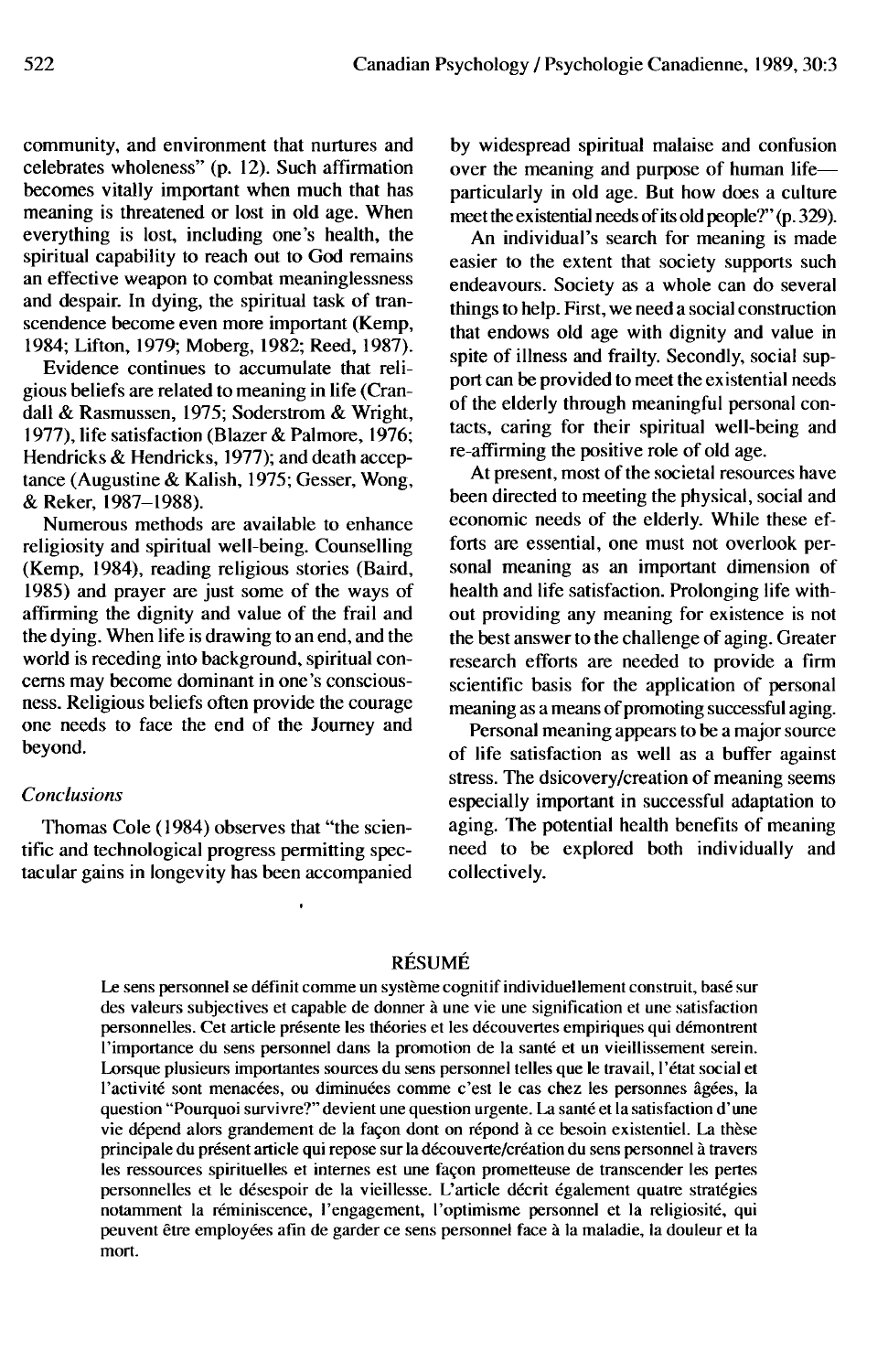#### References

- Aldwin, C. (1986). What is successful aging? *Adult Development and Aging News, 13,*4—5.
- Antonovsky, A. (1979). *Health, stress, and coping.* San Francisco: Jossey-Bass.
- Antonovsky, A. (1987). *Unravelling the mystery of health.* San Francisco: Jossey-Bass.
- Athelstan, G.T. (1981). Psychosocial adjustment to chronic disease and disability. In W.C. Stolov and M.R. Clowers (Eds.), *Handbook of severe disabilities.* U.S. Department of Education, Washington, D.C.
- Augustine, M.J., & Kalish, R.A. (1975). Religion, transcendence, and appropriate death. Journal of Transpersonal *Psychology, 7,* 1-13.
- Baird, R.M. (1985). Meaning in life: Discovered or created? *Journal of Religion and Health, 24,*117-123.
- Beck, A.T. (1967). *Depression: Clinical, experimental and theoretical aspects.* New York: Harper & Row.
- Birren, J.E. (1964). *The psychology of aging.* Englewood Cliffs, N.J.: Prentice-Hall.
- Birren, J.E. (1987). The best of ail stories. *Psychology Today, 21,91-92.*
- Birren, J.E., & Hateley, B.J. (1985). Guided autobiography: A special method of life review. In R. Blum & G. Simon, (Eds.), *The art of life and family writing.* American Lives Endowment.
- Birren, J.E., & Hedlund, B. (1987). Contributions of autobiography to developmental psychology. In N. Isenberg (Ed.), *Contemporary topics in developmental psychology* (pp. 394-415). N.J.: Prentice-Hall.
- Birren, J.E., & Renner, V.J. (1980). Concepts and issues of mental health and aging. In J.E. Birren and R.B. Sloane (Eds.), *Handbook of mental health and aging* (pp. 3-33). Englewood Cliffs, NJ; Prentice-Hall.
- Birren, J.E., & Schaie, K.W. (Eds.) (1985). *Handbook of the psychology of aging* (2nd ed.), New York: Van Nostrand Reinhold.
- Blazer, D. (1980). The epidemiology of mental illness in late life. In E.W. Busse & D.G. Blazer (Eds.), *Handbook of geriatric psychiatry.* New York: Van Nostrand Reinhold.
- Blazer, D. & Palmore, E. (1976). Religion and aging in a longitudinal panel. *The Gerontologist, 16,*82-85.
- Buhler, C. (1961). Meaningful living in the mature years. In R.W. Kleemeier (Ed.) *Aging and Leisure* (pp.345-387). New York: Oxford.
- Butler, R.N. (1963). Life review: An interpretation of reminiscence in the aged. *Psychiatry, 4,* 1—18.
- Butler, R.N. (1971). Age: The life review. *Psychology Today.* 7,49-51.
- Butler, R.N. (1974). Successful aging and the role of the life review. *Journal of the American Geriatrics Society, 22,* 529-535.
- Butler, R.N. (1975). *Why survive? Being old in America.* NY: Harper & Row.
- Butler, R.N., & Lewis, M.I. (1982). *Aging and mental health.* St. Louis: The C.V. Mosby Co.
- Butt, D.S., & Beiser, M. (1987). Successful aging: A theme for international psychology. *Psychology and Aging, 2,* 87-94.
- Cole, T.R. (1984). Aging, meaning, and well-being: Musings of a cultural historian. *International Journal of Aging and Human Development, 19,*329-336.
- Coleman, P.G. (1986). *Aging and reminiscence processes: Social and clinical implications.* New York: John Wiley & Sons.
- Crandall, J.E., & Rasmussen, R.D. (1975). Purpose in life as related to specific values. *Journal of Clinical Psychology,* 31,483-485.
- Eisdorfer, C. (1983). Conceptual models of aging. *American Psychologist, 38,* 197-202.
- Erikson, E.H. (1963). *Childhood and Society.* New York: W.W. Norton.
- Erikson, E.H. (1980). *Identity and the life cycle.* New York: W.W. Norton.
- Fisk, R.C. (1980). The effect of loss of meaning on the mental and physical well-being of the aged. *Dissertation Abstracts International, 40,* 3925-B.
- Fowler, J.W. (1981). *Stages of faith: The psychology of human development and the quest for meaning.* San Francisco: Harper & Row.
- Frankl, V.E. (1963). *Man's search for meaning.* New York: Washington Square Press.
- Frankl, V.E. (1967). *Psychotherapy and existentialism.* New York: Washington Square Press.
- Frankl, V.E. (1969). *The will to meaning.* New York: The World Publishing Co.
- Fries, J.S., & Crapo, L.M. (1981). *Vitality and aging.* New York: W.H. Freeman & Co.
- Gesser, G., Wong, P.T.P., & Reker, G.T. (1987-88). Death attitudes across the life-span: The development and validation of the Death Attitude Profile (DAP). *Omega, 18,* 109-124.
- Hendricks, J., & Hendricks, CD. (1977). *Aging in mass society: Myths and realities.* Cambridge, MA: Winthrop.
- Hickey, T. (1980). *Health and aging.* Monterey, CA: Brooks/Cole.
- Hocking, W.E. (1957). *The meaning of immortality in human experience.* New York: Harper & Brothers.
- Hunsberger, B. (1985). Religion, age, life satisfaction, and perceived sources of religiousness: a study of older persons. *Journal of Gerontology, 40,*615-620.
- Jacobson, G.R., Ritter, D.P., & Mueller, L. (1977). Purpose in life and personal values among adult alcoholics. *Journal of Clinical Psychology, 33,*314-316.
- James, W. (1902). *The varieties of religious experience.* Garden City, NY: Doubleday.
- Kaminsky, M. (1984). *The use of reminiscence: New ways of working with older adults.* New York: The Haworth Press.
- Karuza, J. Jr. (1986). Psycho-social issues in successful aging: A change in focus. *Adult Development and Aging News, 13,* 1-2.
- Karuza, J. Jr., Rabinowitz, V., & Zevon, M. (1986). Implications of control and responsibility on helping the aged. In M. Baltes and P. Baltes (Eds.), *Aging and the psychology of control.* NJ: Lawrence Erlbaum.
- Kemp, J.T. (1984). Learning from clients: Counseling the frail and dying elderly. *Personnel and Guidance Journal, 62,* 270-272.
- Kiesler, CA. (1971). *The psychology of commitment.* New York: Academic Press.
- Kiesler, C.C., & Sakamura, J. (1966). A test of a model for commitment. *Journal of Personality and Social Psychology, 3,*349-353.
- Klinger, E. (1975). Consequences of commitment to and disengagement from incentives. *Psychological Review, 82,*  $1 - 25$ .
- Klinger, E. (1977). *Meaning and void: Inner experience and the incentive in people's lives.* Minneapolis: University of Minnesota Press.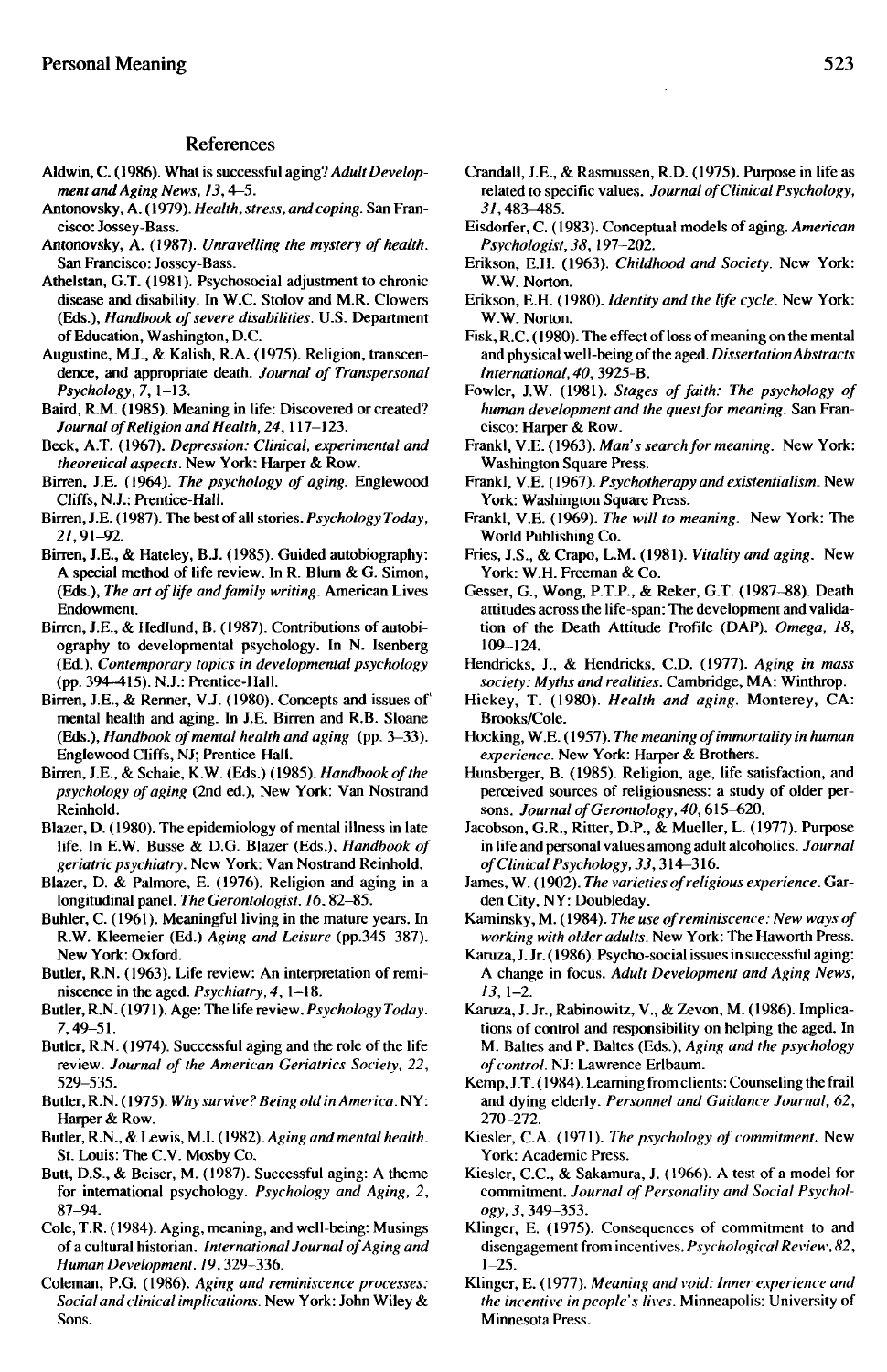- Kobasa, S.C. (1979). Stressful life events, personality, and health: An inquiry into hardiness. *Journal of Personality and Social Psychology, 37,* 1-11.
- Kobasa, S.C, Maddi, S.R., & Kahn, S. (1982). Hardiness and health: A prospective study. *Journal of Personalitv and Social Psychology, 42,* 168-177.
- Langer, E., & Rodin, J. (1976). The effects of choice and enhanced personal responsibility for the aged: A field experiment in an institutional setting. *Journal of Personality and Social Psychology. 34,* 191-198.
- Lewin, K. (1948). Time perspective and morale. In K. Lewin (Ed.), *Resolving social conflicts* (pp. 103-124). New York: Harper.
- Lewis, C.N. (1971). Reminiscing and self-concept in old age. *Journal of Gerontology, 26,*240-243.
- Lewis, M.I., & Butler, R.N. (1974). Life review therapy: Putting memories to work in individual and group psychotherapy. *Geriatrics,29,* 165-173.
- Lifton, R.J. (1979). *The broken connection.* New York: Simon and Schuster.
- LoGerfo, M. (1980-81). Three ways of reminiscence in theory and practice. *International Journal of Aging and Human Development, I2(\).* 39-48.
- Maddi, S.R. (1970). The search for meaning. In A. Williams and M. Page (Eds.). *The Nebraska symposium on motivation* (pp. 134-183). Lincoln, NE: University of Nebraska Press.
- Maddox, G.L. (1964). Disengagement theory: Acritical evaluation. *The Gerontologist, 4,80—83.*
- Markides, K.S. (1983). Aging, religiosity, and adjustment: A longitudinal analysis. *Journal of Gerontology, 38,* 621— 625.
- Maslow, A.B. (1968). *Toward a psychology of being.* New York: Van Nostrand Reinhold.
- McMahon, A.W. & Rhudick, P.J. (1964). Reminiscing: Adaptational significance in the aged. *Archives of General Psychiatry, 10,*292-298.
- McLeish, J.A.B. (1983). *The challenge of aging.* Vancouver: Douglas and Mclntyre.
- Merriam, S. (1980). The concept and function of reminiscence: A review of the research. *Gerontologist, 20,* 604- 609.
- Midlarsky, E., & Kahana, E. (1986). Altruism, meaningfulness, and the sense of mastery in late life. *Adult Development and Aging News, 13,*5-6.
- Moberg, D.O. (1979). Spiritual well-being: Sociological perspective. Washington, DC: University Press of America.
- Moberg, D.O. (1982). Spiritual well-being of the dying. In G. Lesnoff-Caravaglia (Ed.), *Aging and the human condition* (pp. 139-155). New York: Human Sciences Press.
- National Interfaith Coalition on Aging. (1981). *Spiritual and ethical values and national policy.* Athens, Georgia: National Interfaith Coalition on Aging, Inc.
- Novak, M.W. (1985). *Successful aging.* Markham: Penguin Books Canada.
- Oliveria, O.C. (1982). *Understanding old people: Patterns of reminiscing in elderly people and their relationship to life satisfaction.* Unpublished doctoral dissertation, University of Tennessee.
- Padelford, B.L. (1974). Relationship between drug involvement and purpose in life. *Journal of Clinical Psychology. 30,*303-305.
- Palmore, E. (1979). Predictors of successful aging. *Gerontologist.* 79,427^131.
- Paloutzian, R.F. (1981). Purpose in life and value changes

following conversion. *Journal of Personality and Social Psychology, 41,* 1153-1160.

- Perotta, P., & Meacham, J.A. (1981-82). Can a reminiscing intervention alter depression and self-esteem? *International Journal of Aging and Human Development. 14(1),* 23-29.
- Petrie, K., & Chamberlain, K. (1983). Hopelessness and social desirability as moderator variables in predicting suicidal behavior. *Journal ofConsulting and Clinical Psychology, 51*,485-487.
- Reed, P.A. (1987). Spirituality and well-being in terminally ill hospitalized adults. *Research in Nursing & Health, 10,* 335\_344.
- Reid, D. & Ziegler, M. (1980). Validity and stability of a new desired control measure pertaining to psychological adjustment of the elderly. *Journal of Gerontology, 35,*395^\*02.
- Reker, G.T., Peacock, E.J., & Wong, P.T.P. (J987). Meaning and purpose in life and well-being: A life-span perspective. *Journal of Gerontology, 42,*44—49.
- Reker, G.T., & Wong, P.T.P. (1985). Personal optimism, physical and mental health. In J.E. Birren and J. Livingston (Eds.), *Cognition, Stress and Aging* (pp. 134—173). Englewood Cliffs, NJ: Prentice-Hall.
- Reker, G.T., & Wong, P.T.P. (1988). Aging as an individual process: Toward a theory of personal meaning. In J.E. Birren and V.L. Bengtson (Eds.) *Handbook of theories of aging.* New York: Springer.
- Revere, V. & Tobin, S. (1980-81). Myth and reality: The older person's relationship to his past. *International Journal of Aging and Human Development, 12,* 15-25.
- Rose, A.M. (1964). A current theoretical issue in social gerontology. *Gerontologist, 4,*46-50.
- Rosenmayr, L. (1980). Achievements, doubts, and prospects of the sociology of aging. *Human Development, 23,*60.
- Rosenmayr, L. (1985). Changing values and positions of aging in Western culture. In J.E. Birren and K.W. Schaie (Eds.), *Handbook of the psychology of aging* (2nd ed.) (pp. 190-215). New York: Van Nostrand Reinhold.
- Rowe, J.W., & Kahn, R.L. (1987). Human aging: Usual and successful. *Science, 237,* 143-149.
- Rue, A.L., Dessonville, C, & Jarvik, L.F. (1985). Aging and mental disorders. In J.E. Birren and K.W. Schaie (Eds.), *Handbook of the psychology of aging* (2nd ed.) (pp. 664- 702). New York: Van Nostrand Reinhold.
- Ruznisky, S.A., & Thauberger, P.C. (1982). Incidents of reality: Sources of ontological stress and concern. *Soc. Sci. Med.,16,*1005-1011.
- Scheier. M.F., & Carver, C.S. (1985). Optimism, coping, and health: Assessment and implications of generalized outcome expectancies. *Health Psychology,* 4,219-247.
- Schonfield, D. (1973). Future commitments and successful aging. I. The random sample. *Journal of Gerontology. 28,* 189-196.
- Schulz, R. (1976). The effects of control and predictability on the psychological and physical well-being of the institutionalizcd aged. *Journal of Personality an d Social Psychology. 33,563-573.*
- Schulz, R. (1986). Successful aging: Balancing primary and secondary control. *Adult Development and Aging News, 13,2-4.*
- Soderstrom, D., & Wright, W.E. (1977). Religious orientation and meaning in life. *Journal of Clinical Psychology. 33,* 65-68.
- Steinitz, L.Y. (1980). Religiosity, well-being, and Weltanschaung among the elderly. *Journal for the Scien-*